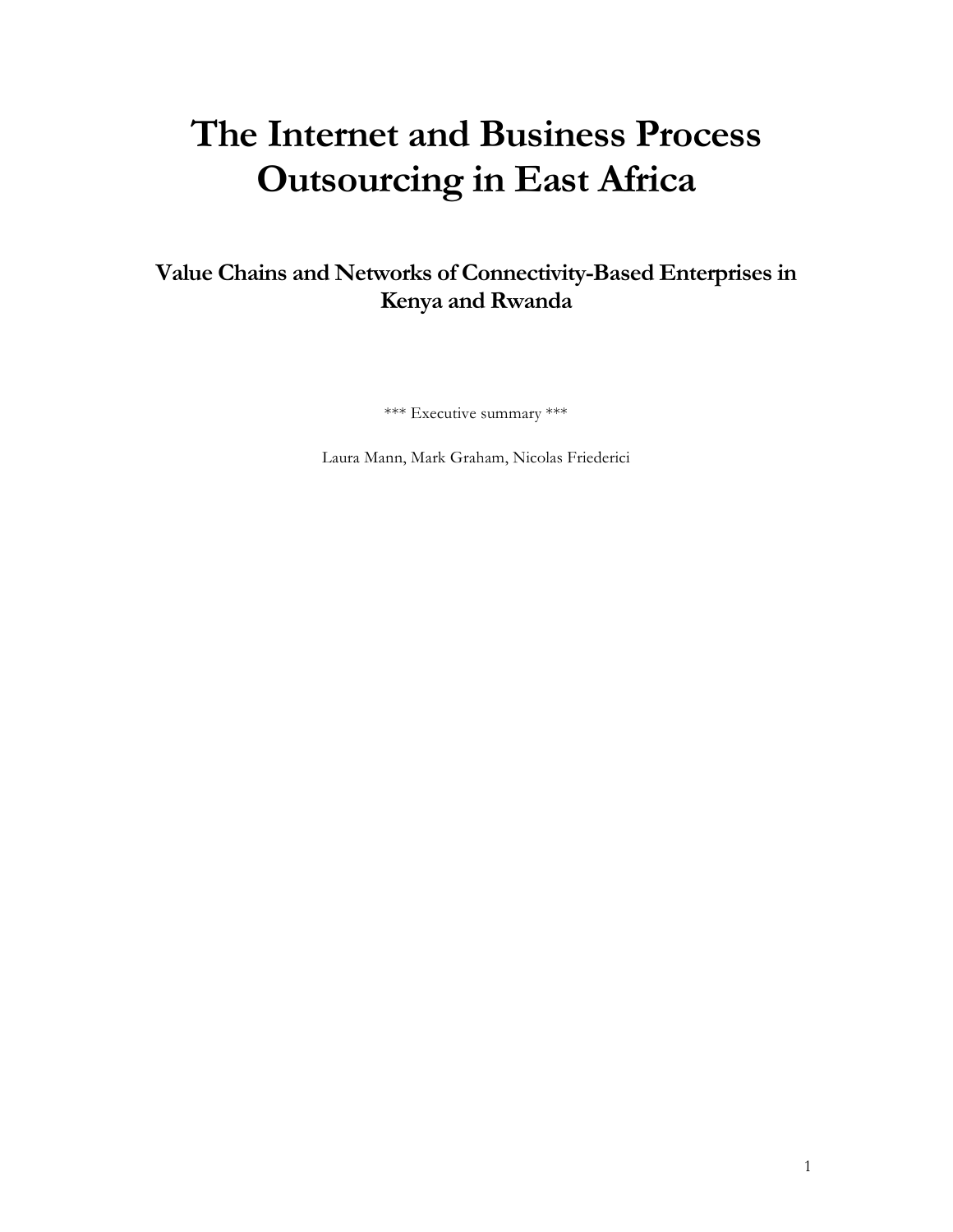This publication was based on research funded by the ESRC and DFID. Grant reference (RES-167- 25-0701) and ESRC reference (ES/I033777/1).

Oxford Internet Institute 2014

For more information about our work: oii.ox.ac.uk cii.oii.ox.ac.uk



All material in this report is released under a CC BY-NC-ND licence. You are free to download and share the publication.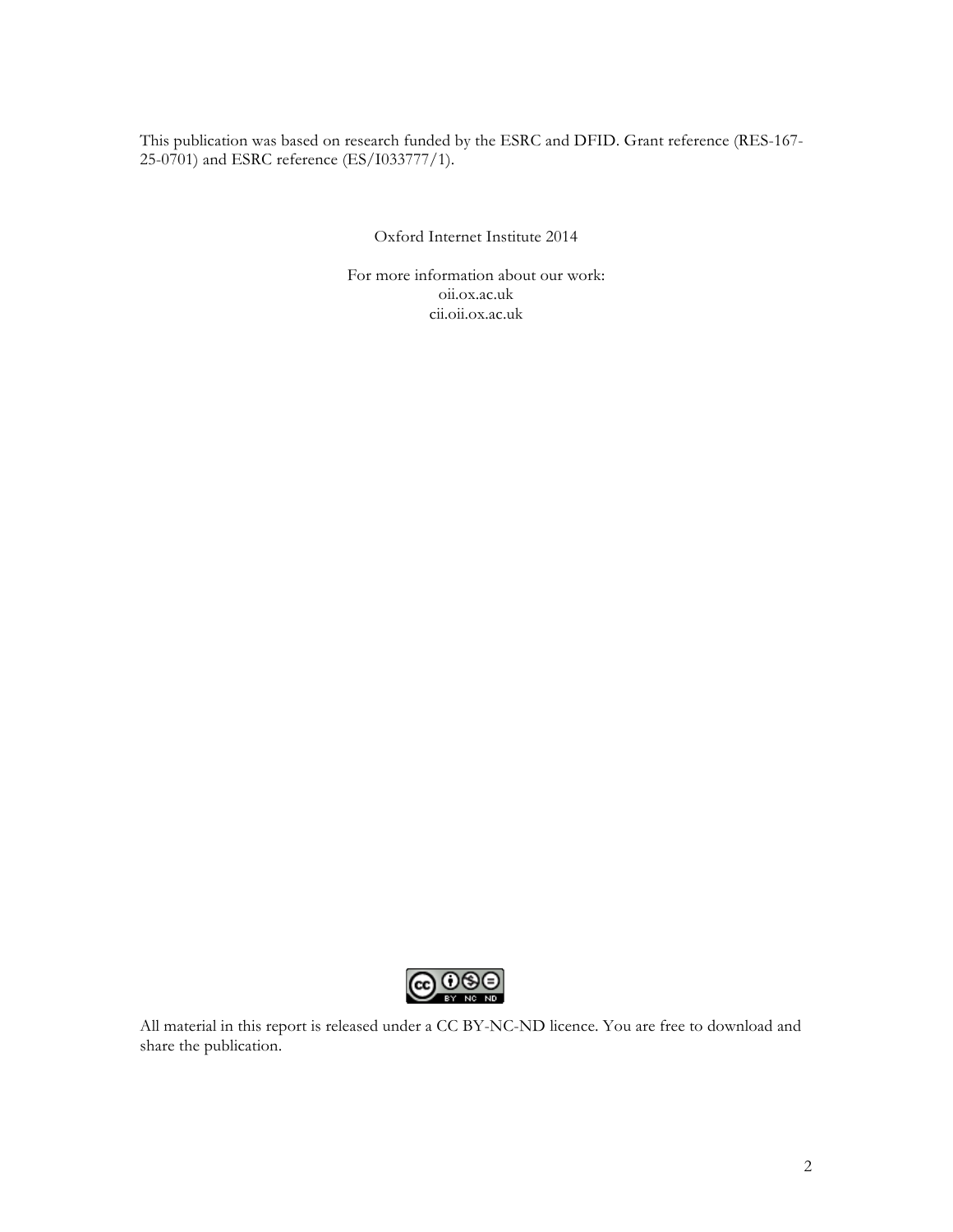# **EXECUTIVE SUMMARY**

#### Background and study setup

Internet connectivity is widely considered to be a game changer for knowledge economies of developing countries. The arrival of submarine fibre-optic underwater cables in East Africa in 2009 and 2010 is seen by many as a strong case in point. The fast evolution of the information and communication technology (ICT) landscape of Kenya and Rwanda that ensued has attracted the attention of actors from private investors, development agencies, NGOs, policymakers and many other groups. Kenya became a role model for its wide-spread adoption of mobile money services and a burgeoning ICT application development sector; Rwanda's government became known for its explicitly ICT-oriented development agenda as well as large-scale ICT projects in government, health and education that aimed to latch onto fast-growing mobile subscription rates and 3G network rollouts.

For this report, we set out to examine the role that changing connectivity has played for a particular component of the ICT sector in Kenya and Rwanda: ICT-enabled business process outsourcing (BPO).1 BPO has been a priority in the national ICT strategies of both countries, so we anticipated this sector to provide a fertile ground for comparing expectations and practices of the roles that changing connectivity has played following the deployment of fibre-optic cable infrastructure.

BPO is also an interesting sector because internet connectivity is at the heart of its value chain: At first glance, fast internet connections should go a long way in bridging geographical distance and enabling Kenyan and Rwandan businesses to tap into continuously growing BPO demand from all over the world. BPO is also inherently a global, or at least a widely geographically distributed, industry. Our analysis was therefore designed to shed light on the risks and opportunities of establishing connectivity-based local sectors that are bound to be exposed to international markets and competition.

We used an analytical framework that honed in on the effects of increased internet connectivity on the value chains of the BPO sector. Since we wanted to examine potential benefits and risks of changing connectivity for *local* BPO businesses in Kenya and Rwanda—that is, businesses that create and extract economic value through and for individuals regularly located in Kenya and Rwanda—we further examined the interaction of value chains with geography and the locations of different actors on those chains. We wanted to identify both the geographically contingent exchanges that happen

 <sup>1</sup> In other reports produced in the context of this project, we examined the tea and tourism sectors of Rwanda and Kenya. They are available on the Oxford Internet Institute website (http://cii.oii.ox.ac.uk) or upon request from the authors.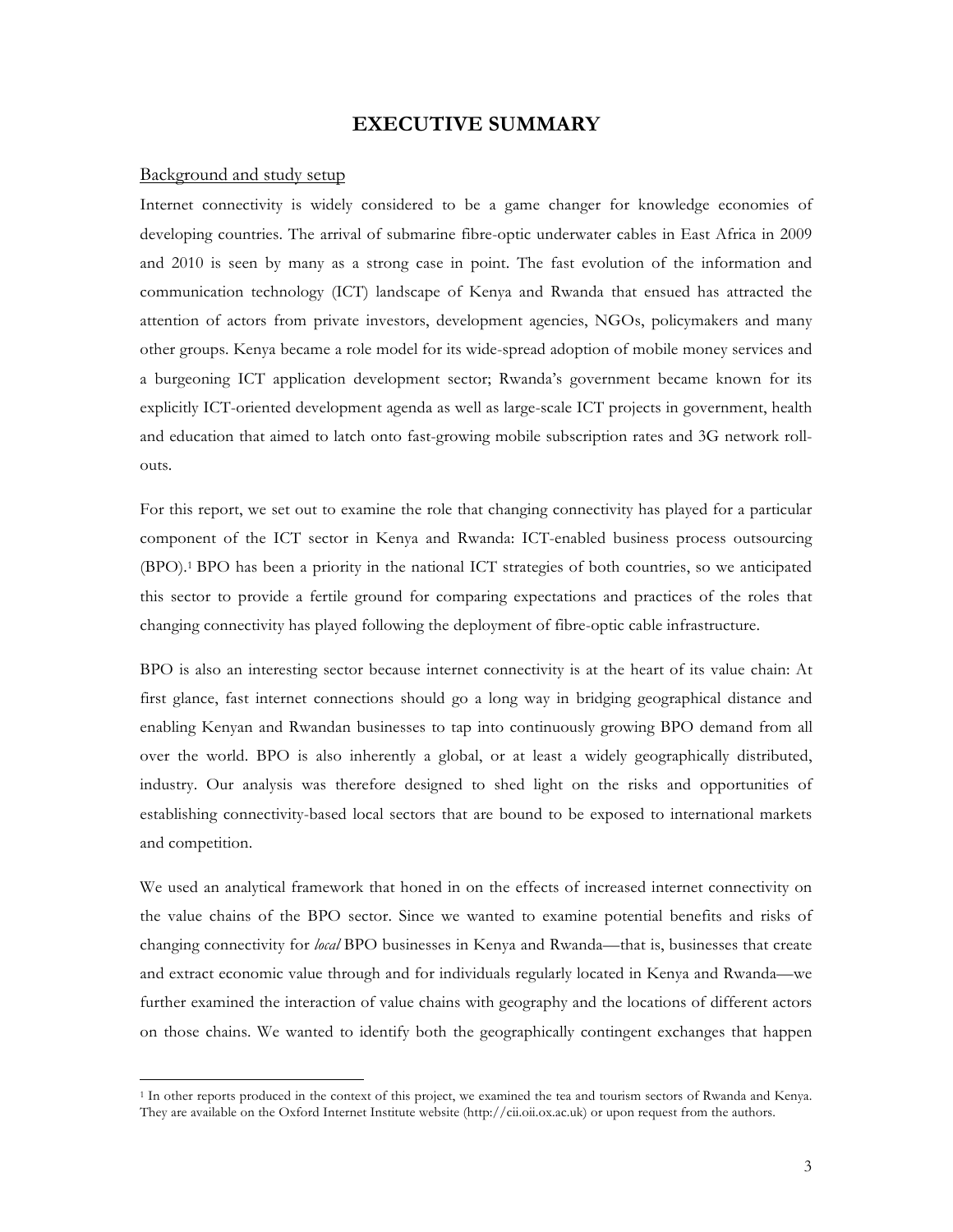along the BPO value chain and the exchanges that happen locally across the value chains of related sectors.

Our team of researchers from the Oxford Internet Institute developed a staged, in-depth analytical approach to elicit the expected and actual roles that changing connectivity played in the Kenyan and Rwandan BPO sectors. We first conducted a content analysis of 378 East African media sources to understand the hopes and visions invested in the arrival of fibre-optic cables. Once we started conducting interviews, we quickly found that mainly the Rwandan but also the Kenyan BPO sectors were less active than we had envisioned. We then included other kinds of ICT-based companies in our sample in order to understand the environment of the core BPO sector and potential barriers that had kept it from growing further. Broadening the scope also made sense as policymakers in both countries had come to recognize that the promotion of international BPO was likely to require more fundamental changes in the structure of their domestic economies. We ultimately conducted 102 interviews with policymakers and private sector representatives in both countries. Finally, two open focus groups in 2013, in Nairobi and Kigali, were used to corroborate preliminary findings, and to disentangle inconclusive ones.

#### **Findings**

# **Relevant sectors and value chains**

- 1. An active BPO sector was found to exist in Kenya but not in Rwanda. Even Kenya's, over a decade-old, BPO sector has not been able to capture large amounts of work from foreign clients, falling far short of original hopes and expectations.
- 2. Two additional sectors within local ICT industries have distinct value chains while also playing a role in shaping the BPO sector: *ICT innovators* (e.g. such as start-ups developing new applications and software) and *ICT connectivity enhancers* (e.g. such as electronic payment intermediaries).
- 3. The three sectors together (BPO, ICT innovators and ICT connectivity enhancers) can be summarized as *connectivity-based enterprises*: these businesses provided content and services through value chains and networks that depended on ICT infrastructure (hardware and software) put in place by local and international ICT corporations or government entities (such as subsidized/government-owned and private mobile network operators, device manufacturers, and software multinationals).

We first outline findings that apply specifically to the BPO sector, before outlining findings that hold more broadly across all three connectivity-based enterprise sectors.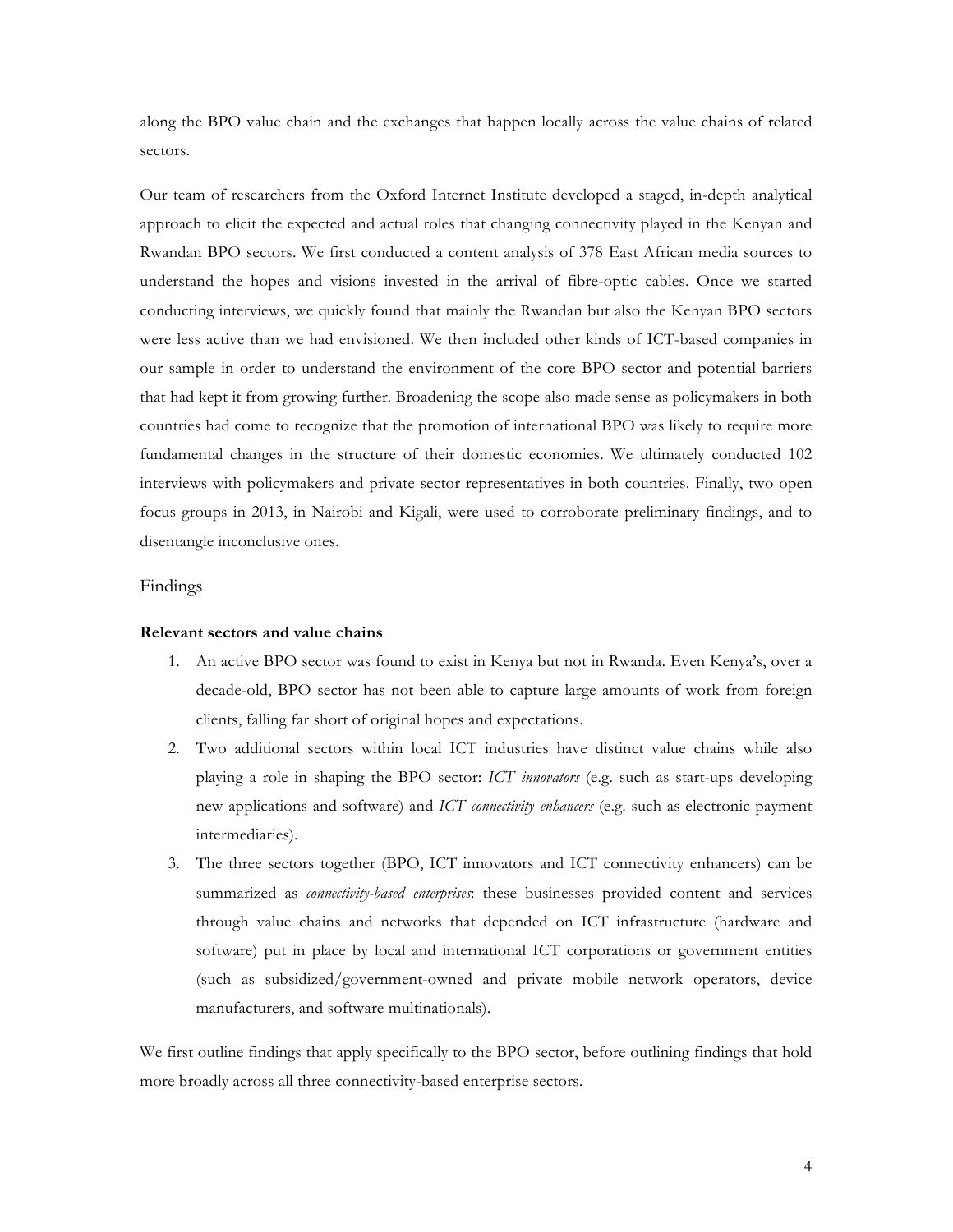#### **BPO-specific findings**

#### *1. Diverse but persistent (re-)intermediation*

The limited outsourcing opportunities that were available from international clients were usually subject to various forms of mediation: such as, through online platforms, through international consultants, through governmental or government-affiliated agencies or through impact sourcing agencies. Our observations also supported the idea of 're-intermediation'. Distributed work platforms like Odesk and elance, tended to offer East African BPOs only certain kinds of barely-profitable and non-sustainable work in a 'take it or leave it' format. Better connectivity also allows international consultants and more powerful companies to re-package and re-distribute work to Kenyan and Rwandan companies that are lower down in the chain. Kenyan and Rwandan BPO actors believe that this intermediation lowers their margins and that a greater degree of disintermediation would benefit the sector.

# *2. Understanding the market forces of global BPO value chains and networks*

As late follower countries for BPO, Kenya and Rwanda have faced strong competitive pressure from mature BPO industries in India and South East Asia. The local BPO sectors do not have the depth, scale efficiencies, cost-competitiveness and skill base to compete for international customers with established foreign BPO companies and markets. At times, local BPO companies themselves "reoutsource" their work abroad, hiring foreign companies, as this can still be cheaper than doing it locally. Due to a lack of international competitiveness, Rwandan and Kenyan-born BPO enterprises have largely expanded within their home countries or across Africa (for some Kenyan companies) but not globally. Kenyan and Rwandan service providers often find it more viable to attract outsourcing clients from their home countries, as they can offer a better fit of supply and demand (defined by provided/demanded quality and price).

#### *3. Challenges of a late-follower learning curve*

In both countries, the sectors went through a learning curve concerning the potentials and limitations of BPO work. The main learning outcome was that internet connectivity does not fully eliminate the need for direct, trusted interactions with clients and an understanding of their needs. Both continue to be easier to achieve in markets close to the BPO operator's own location or when temporary physical proximity (Torre, 2008) can be established (e.g. during shorter visits of international clients). It appeared no longer possible for Kenya or Rwanda to achieve the overwhelming scale efficiencies of Indian and other Asian operators. In contrast, as early movers, India and Asian countries had a unique opportunity to service clients from all over the world and establish their reputation and (national) brand over time. Notably, Rwandan interviewees expressed a firmer belief in the elimination of geographical distance due to internet-mediated connectivities. This might mean that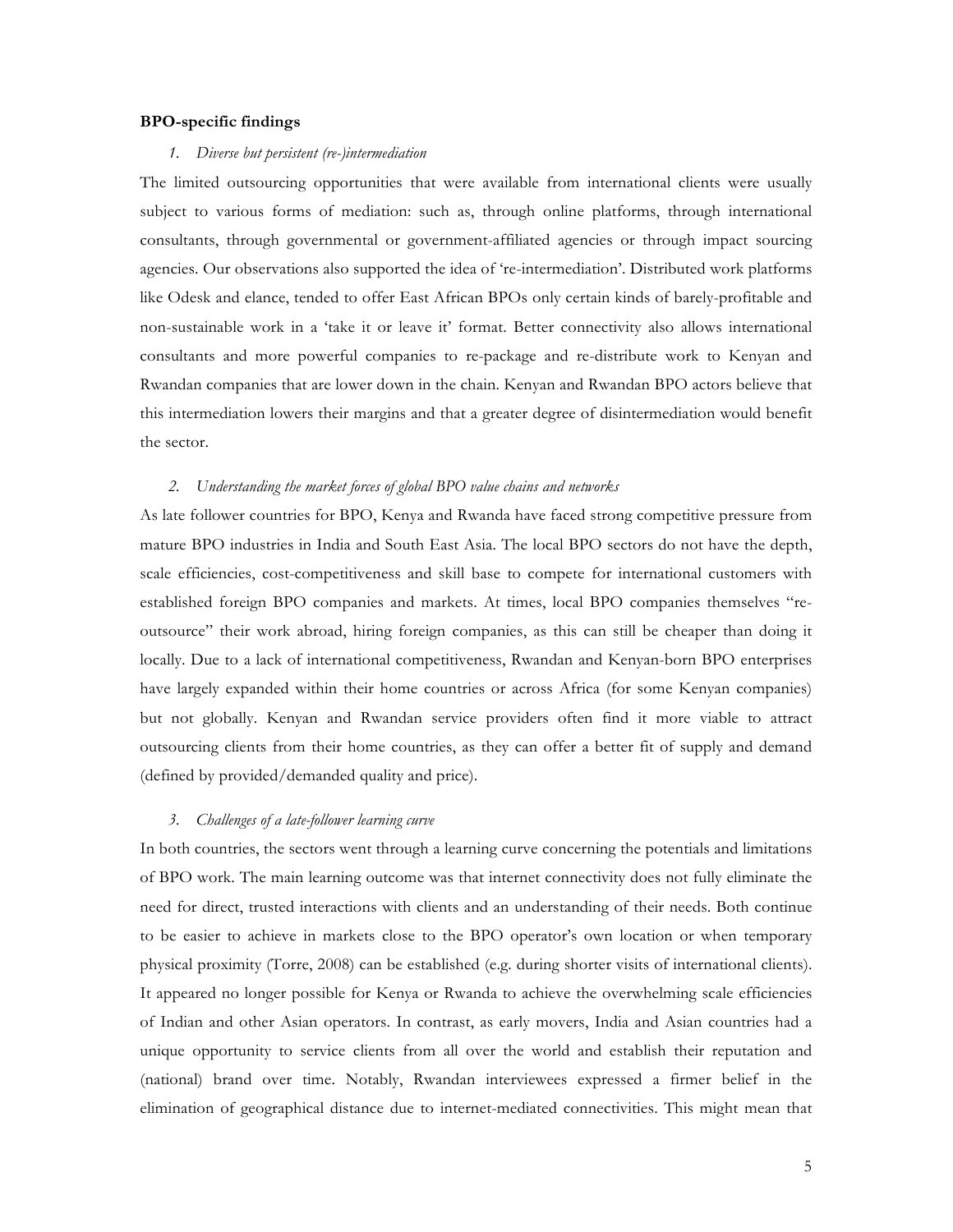internet connectivity is an initial hurdle that prevents managers focusing on other hurdles until it has been transcended.

# *4. The ambivalent role of international firms*

BPO firms from foreign countries settling in Rwanda or Kenya brought benefits of enhancing the local sectors' reputation and adding ties to foreign markets. However, potential negative consequences included the crowding out of local firms and a "race to the bottom", that is, BPO companies offering ever-lower wages to be able to offer a cost-advantage over BPO companies in other countries.

#### **Findings for connectivity-based enterprises**

#### *1. The importance of skills, learning and combinations of local and global knowledge*

Value chains and networks of all connectivity-based enterprises relied heavily on learning and skill formation, in particular for technical knowledge such as in software development. Better Internet connectivity, through enabling access to open source software communities and resources, had a meaningful impact on enhancing the skills of Kenya's and Rwanda's work forces. Yet, hands-on mentoring, talent with complementary non-technical skills and exposure to new contexts and networking opportunities usually generated the greatest successes. International exposure in particular enabled actors to leverage the 'best of two worlds': local knowledge and a broader set of skills learnt from afar. This meant that a small but growing segment of local connectivity-based enterprises, offering services to domestic and African markets, has been able to derive a palpable net benefit from improved connectivity. Over time, the value derived from internet connectivity and the value derived from ICT-related skills appear to have mutually enhanced each other.

# *2. Social connectivity and trust as necessary conditions for ICTs to bridge distances*

ICTs could not replace or make superfluous the need to establish trusted social relations with clients and business partners to enable economic interactions. This was true even though value chains of connectivity-based enterprises were predicated on ICTs' distance-bridging potential. Connectivitybased enterprises engaged in value creation and extraction that served (end) customers at a distance (without face-to-face interaction), but any larger and more sustained economic transaction required the establishment of social connectivity and trust. Temporary geographical proximity between actors (for instance, during conferences or short in-country visits by international actors) was one initiator of ongoing transnational business relationships, but relationships were rarely "born online". Lacking conceptual connectivity—a collective and a priori trust between East African companies and foreigners—was often an important initial burden before any company would even be able to prove itself as trustworthy in a one-on-one relationship. The only exceptions were internationally operating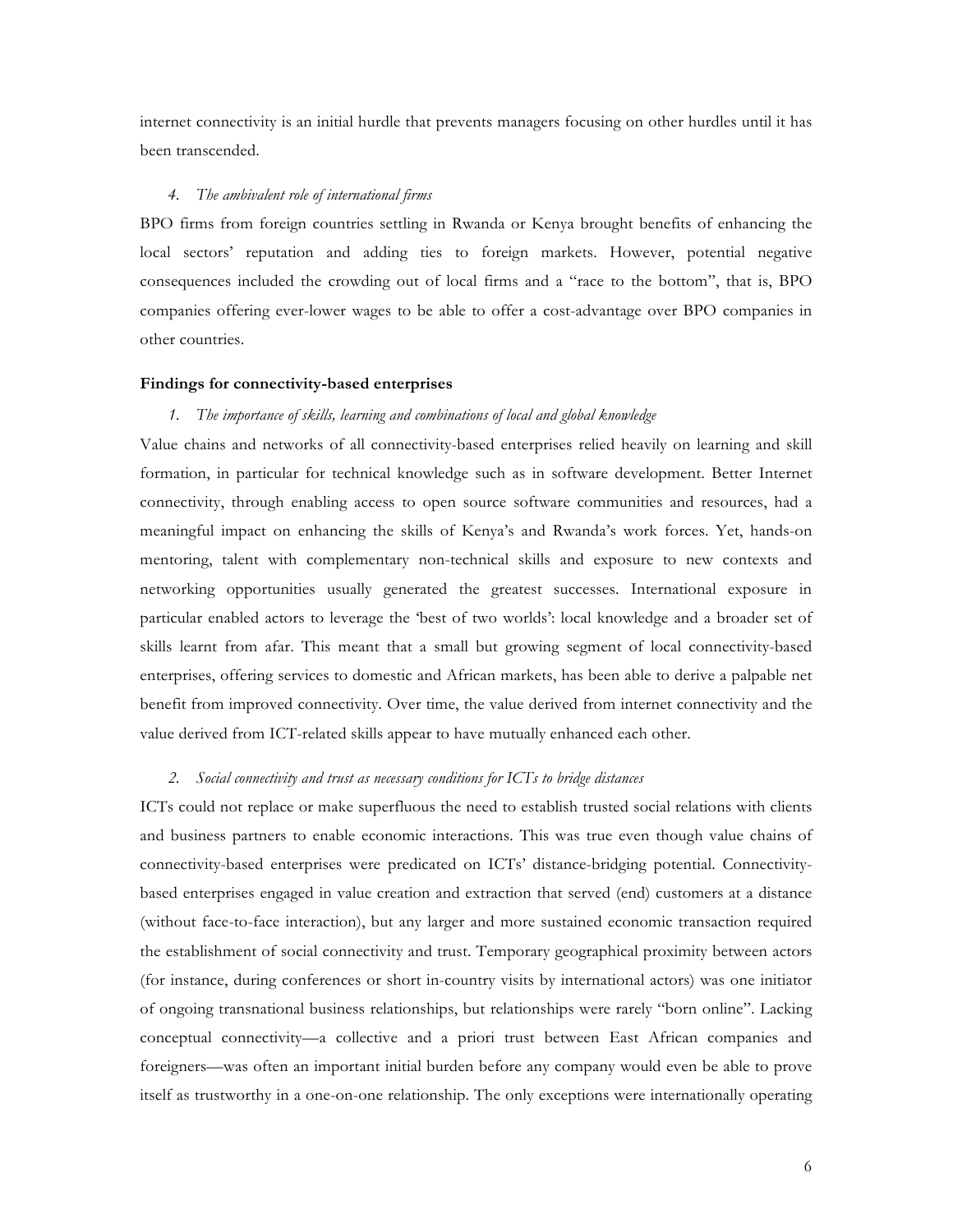companies where trust was established via alternative pathways (such as the company's brand and reputation or broader contractual arrangements).

# *3. Domestic and regional markets as newly found opportunities*

Companies in all three sectors were largely focused on business generated within Africa. In Kenya, businesses were mainly focused on Uganda, Tanzania, and South Sudan. Rwandan-based companies were focused on similar countries, but also on the Democratic Republic of the Congo and Burundi. Increasingly, domestic and regionally proximate markets have revealed unexpected potentials, and have been developed into modest but sustainable and growing value creation and extraction opportunities.

#### *4. Gateways and gatekeeping*

Connectivity-based enterprises followed diverse pathways of transitions and upgrades, usually based on iterative increases in social connectivities and trust. The most prevalent expansion paths proceeded from local to regional to global, and rarely was a 'born-global' strategy realistic. Small Rwanda- or Kenya-based businesses often began with one formal contract with a foreign client that helped them to establish themselves. Foreign large companies typically entered the Rwandan or Kenyan market through tenders for large projects. ICT innovators would start with website design or international and practical exposure and sometimes flourish from there. Government and large institutional actors occasionally acted (often unintentionally) as gatekeepers towards smaller firms through rigorous tendering requirements.

# **Recommendations**

Our findings led us to derive a set of recommendations for government agencies, policy, industry associations and development organizations that aim to foster sectors of BPO and connectivitybased enterprises.

# **1. Identifying a competitive edge for the local sector**

When attempting to support a globally active local sector that is already well established in other countries, policy should carefully weigh what competitive advantage the local sector will have over foreign competitors. Labour cost advantages might not be sufficient and might not outweigh scale efficiencies and learning advantages that foreign competitors have already established. Competitiveness might rather be derived from unique knowledge of, and access to, local and regional markets. A lack of local knowledge can also be a barrier for international companies coming into these markets.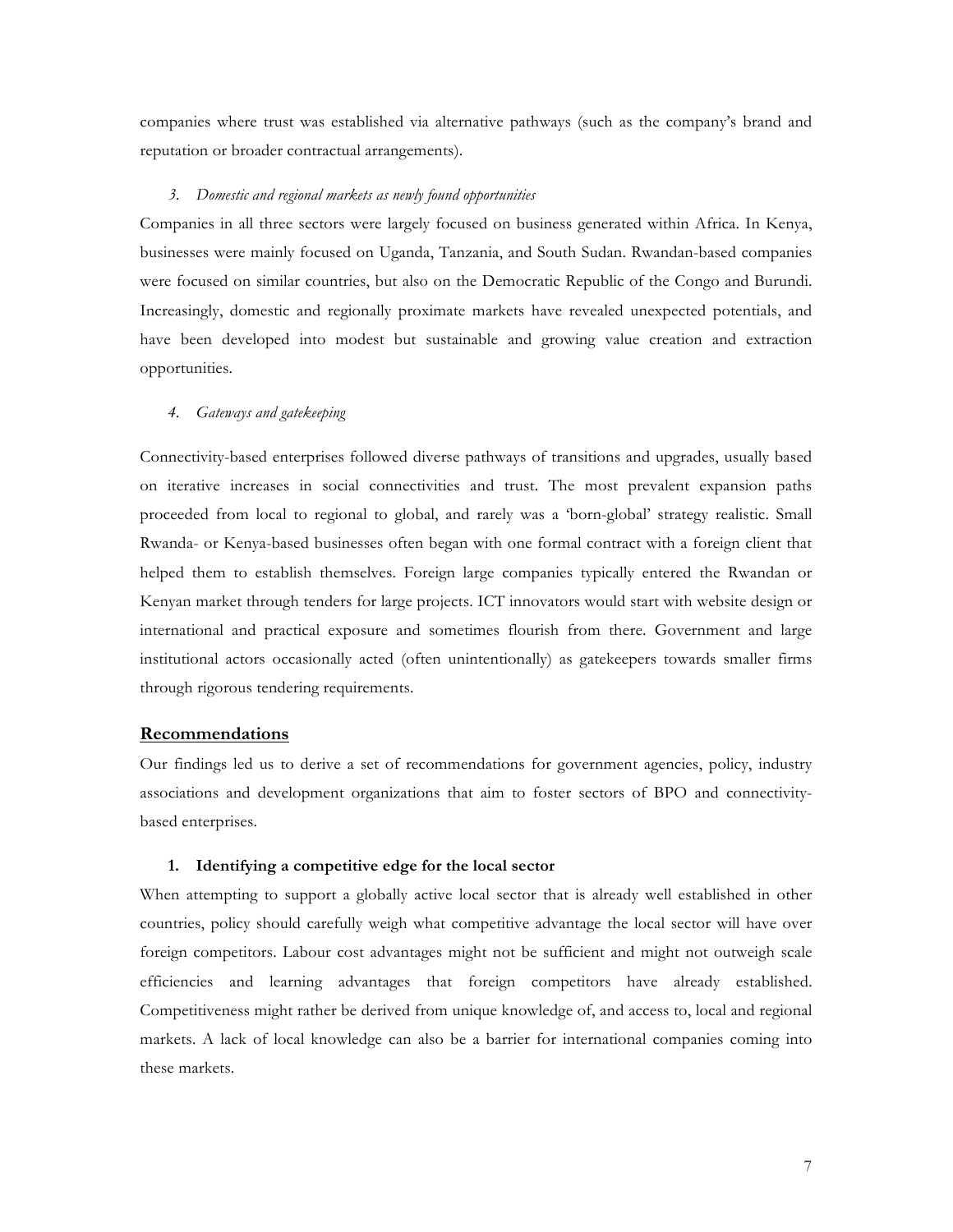# **2. Adopting a holistic perspective across sectors**

When establishing a connectivity-based enterprise sector such as BPO, policy needs to pay particular attention to other sectors that have related value chains and rely on similar input factors. Beyond internet connectivity, skills, reputation, regulation, the availability of mobile and electronic payments, access to risk finance and several other factors matter as enablers for connectivity-based enterprise sectors. Vicious and virtuous circles within and across related value chains have to be considered.

#### **3. Considering social connectivity beyond internet connectivity**

There is an important difference between *accessibility* and *being accessed* through the internet. Connectivity-based enterprises, like any other business, rely on the awareness and the trust of their customers, suppliers, and partners to be able to make contracts and deals. These social factors are usually best established through personal contacts and social relations, which are rarely 'born online'. Enabling temporary geographic proximity and venues for face-to-face interaction—for example, during events, conferences, and business and outreach trips—thus remains an important goal for governments and industry associations, even in the BPO sector.

#### **4. Building a sector's reputation**

By definition, connectivity-based enterprises work with customers and suppliers that are in a different location, so that trust is particularly hard to establish and sustain. If clients are generally sceptical of a country's sector, an individual enterprise will find it difficult to obtain a chance at proving itself. Government agencies, policy, and industry associations have a role to play in ensuring a good overall reputation of a sector. Certification programs could be one important lever. Another might be to set up platforms that enhance matchmaking, accountability and the enforceability of contracts.

#### **5. Setting realistic expectations for collective learning**

Implementation of technological infrastructures, including ICT and internet connectivity, is important, but actors need time to experiment and iterate through generations of value chains and networks that work for their context. Competitive advantages need to be identified and tested, and risks need to be taken. Policymakers and institutional actors need to allow for collective learning and knowledge spillovers between different actor groups and between different geographies and social contexts to support iterative improvements and adjustments.

#### Conclusions

Our study outlined how policy, popular discourse and media got somewhat carried away by the promise of internet connectivity as the fuel for the growth of Kenya's and Rwanda's BPO sectors.